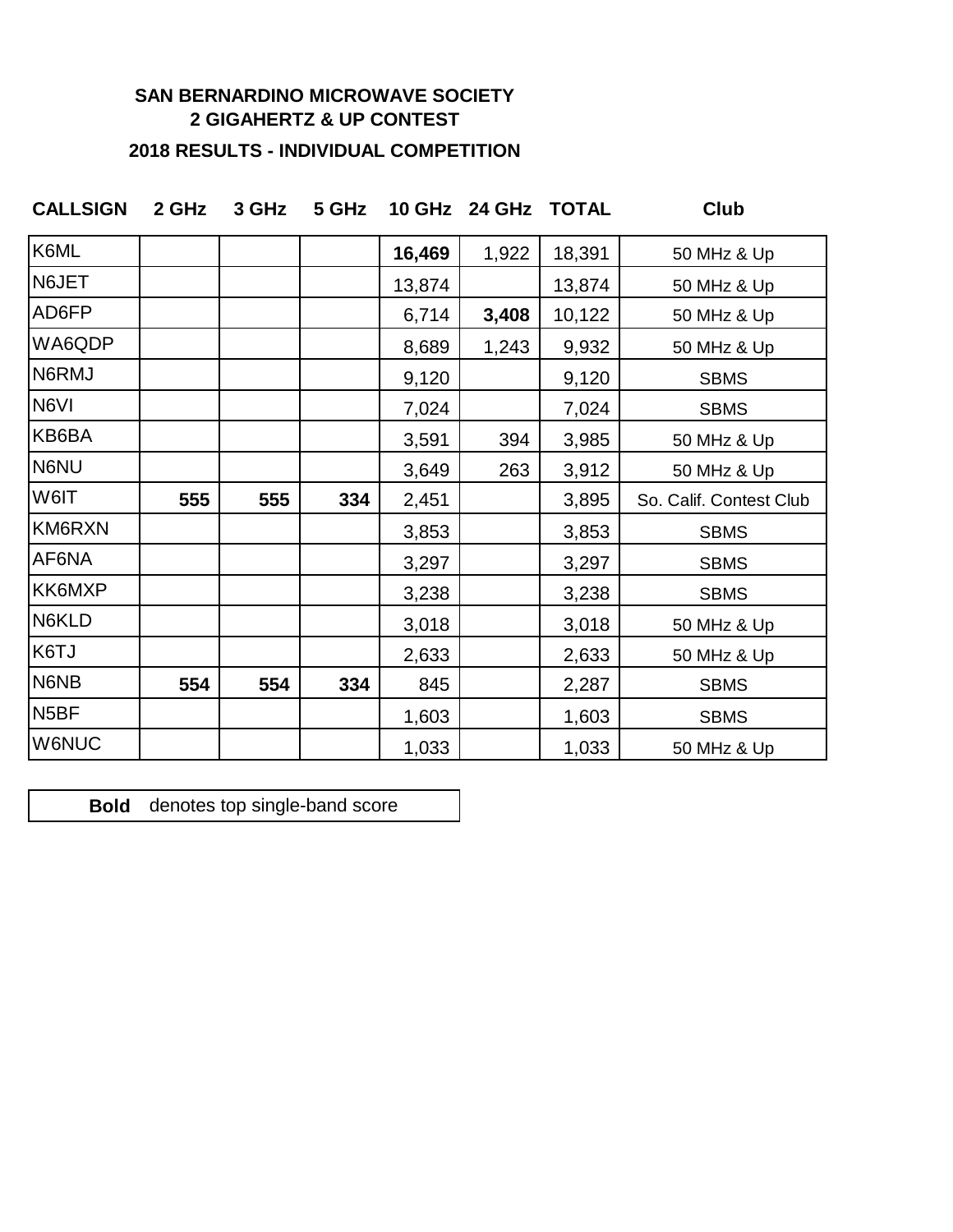### **2018 RESULTS - CLUB COMPETITION SAN BERNARDINO MICROWAVE SOCIETY 2 GIGAHERTZ & UP CONTEST**

| <b>CALLSIGN</b>   | <b>SCORE</b> |              | <b>CLUB</b> |                         |  |
|-------------------|--------------|--------------|-------------|-------------------------|--|
| K6ML              |              | 18,391       |             | 50 MHz & Up             |  |
| N6JET             |              | 13,874       |             | 50 MHz & Up             |  |
| AD6FP             |              | 10,122       |             | 50 MHz & Up             |  |
| WA6QDP            |              | 9,932        |             | 50 MHz & Up             |  |
| KB6BA             |              | 3,591        |             | 50 MHz & Up             |  |
| N6NU              |              | 3,649        |             | 50 MHz & Up             |  |
| N6KLD             |              | 3,018        |             | 50 MHz & Up             |  |
| K6TJ              |              | 2,633        |             | 50 MHz & Up             |  |
| <b>W6NUC</b>      |              | 1,033        |             | 50 MHz & Up             |  |
|                   |              |              |             | 50 MHz & Up             |  |
| (9 entries)       | <b>Club</b>  | <b>Total</b> | 66,243      |                         |  |
|                   |              |              |             |                         |  |
| N6RMJ             |              | 9,120        |             | <b>SBMS</b>             |  |
| N6VI              |              | 7,024        |             | <b>SBMS</b>             |  |
| KM6RXN            |              | 3,853        |             | <b>SBMS</b>             |  |
| AF6NA             |              | 3,297        |             | <b>SBMS</b>             |  |
| <b>KK6MXP</b>     |              | 3,238        |             | <b>SBMS</b>             |  |
| N6NB              |              | 2,287        |             | <b>SBMS</b>             |  |
| N <sub>5</sub> BF |              | 1,603        |             | <b>SBMS</b>             |  |
| (7 entries)       | <b>Club</b>  | <b>Total</b> | 30,422      |                         |  |
| W6IT              |              |              |             | So. Calif. Contest Club |  |
|                   |              | 3,895        |             |                         |  |
| $(1$ entry)       | <b>Club</b>  | <b>Total</b> | 3,895       |                         |  |